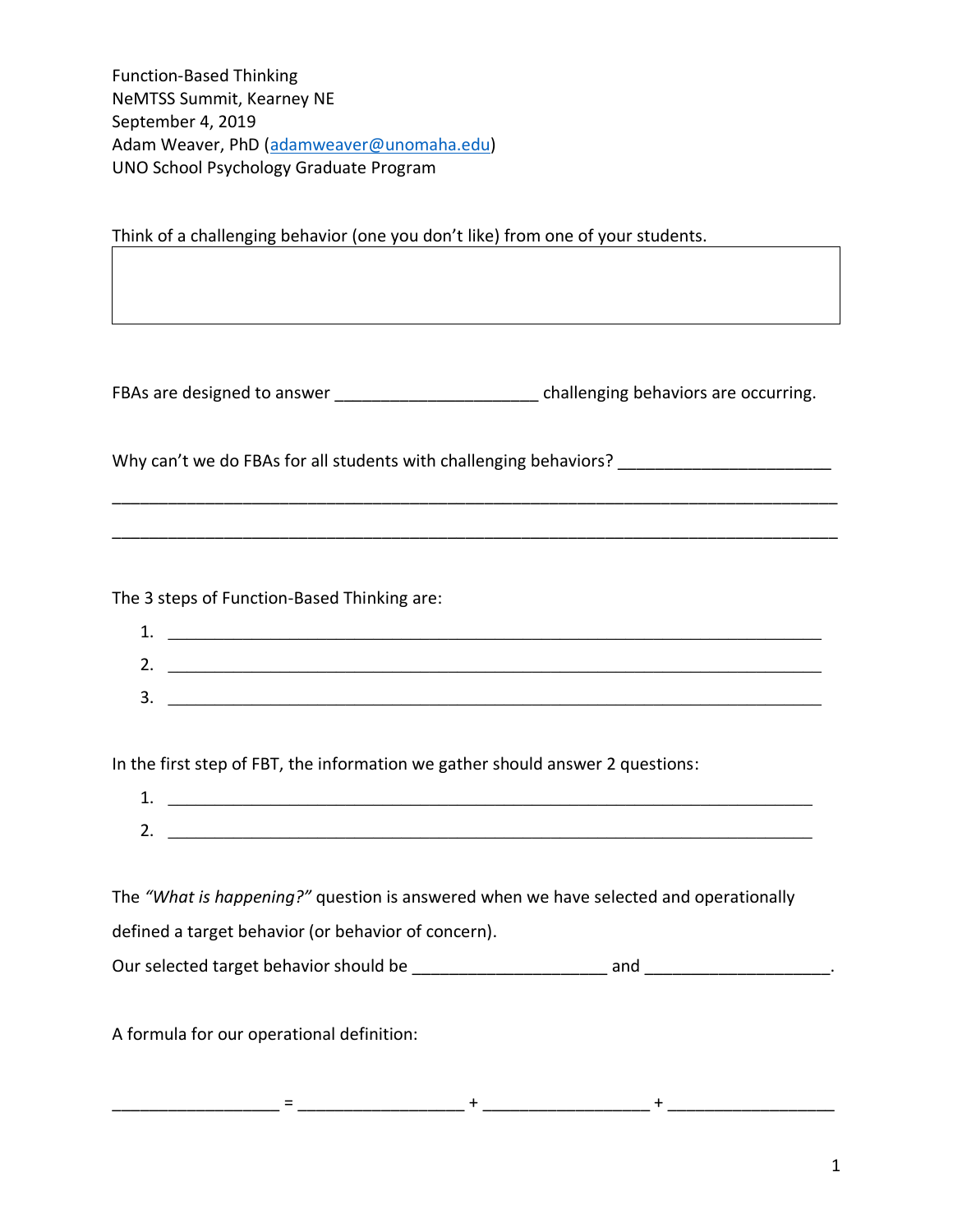Write an operational definition for the student's behavior you listed on page 1.

Rate your current confidence (scale of 1-10) in appropriately selecting and operationally defining your students' target behavior. \_\_\_\_\_\_\_\_\_\_\_\_\_\_\_

The *"Why is it happening?"* question relies on us being able to see the behavior in the context of the environment. This requires an understanding of  $\blacksquare$ 

As new behaviors are learned, some "work" and survive (\_\_\_\_\_\_\_\_\_\_\_\_\_\_\_\_\_\_\_\_\_\_\_\_\_) while others fail to work and do not survive (\_\_\_\_\_\_\_\_\_\_\_\_\_\_\_\_\_\_\_\_\_\_\_\_\_\_\_).

The underlying assumption of FBT and FBA: Behaviors are not \_\_\_\_\_\_\_\_\_\_\_\_\_\_\_\_\_\_\_\_\_\_\_\_\_; they exist and continue because they \_\_\_\_\_\_\_\_\_\_\_\_\_\_\_\_\_\_\_\_\_\_\_\_\_\_\_\_\_..

Label the boxes below.

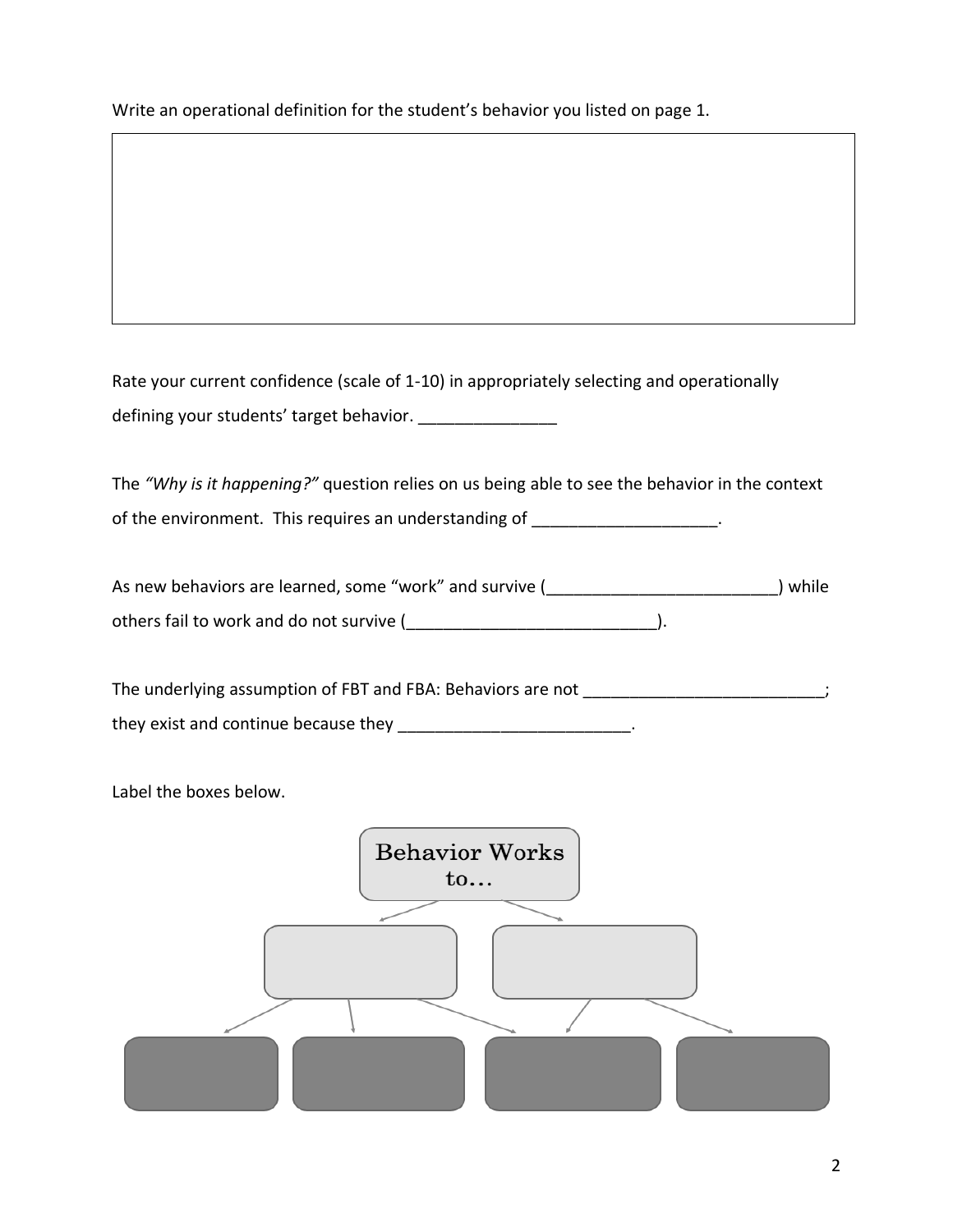Possible functions:

| = The target behavior is reinforced and maintained by access to the |    |
|---------------------------------------------------------------------|----|
| attention of others. This can be specific to one                    | or |
| or can include the attention of many.                               |    |
|                                                                     |    |

|                              | = The target behavior is reinforced and maintained by access to |
|------------------------------|-----------------------------------------------------------------|
| preferred "stuff," including |                                                                 |

 $\frac{1}{2}$  = The target behavior is reinforced and maintained by the removal or avoidance of \_\_\_\_\_\_\_\_\_\_\_\_\_\_\_\_\_\_\_\_\_\_\_\_\_\_\_\_\_\_\_\_\_\_\_\_\_\_\_\_\_\_\_\_\_\_\_\_\_\_\_\_\_\_\_\_\_\_\_\_\_\_\_.

\_\_\_\_\_\_\_\_\_\_\_\_\_\_\_\_\_\_\_\_\_\_ = The target behavior is reinforced and maintained by \_\_\_\_\_\_\_\_\_\_\_

\_\_\_\_\_\_\_\_\_\_\_\_\_\_\_\_\_\_\_\_\_\_\_\_\_\_\_\_\_\_\_\_\_\_\_\_\_\_\_\_\_\_\_\_\_\_\_\_\_\_\_\_\_\_\_\_\_\_\_\_\_\_\_\_\_\_\_\_\_\_\_\_\_\_\_\_.

Label the boxes below.

| -                                            |                              |      |
|----------------------------------------------|------------------------------|------|
| $^{\prime\prime}$ B $^{\prime\prime}$ is for | $\overline{a}$ . This is the | that |

we have operationally defined.

 $\frac{1}{2}$  ,  $\frac{1}{2}$  ,  $\frac{1}{2}$  ,  $\frac{1}{2}$  ,  $\frac{1}{2}$  ,  $\frac{1}{2}$  ,  $\frac{1}{2}$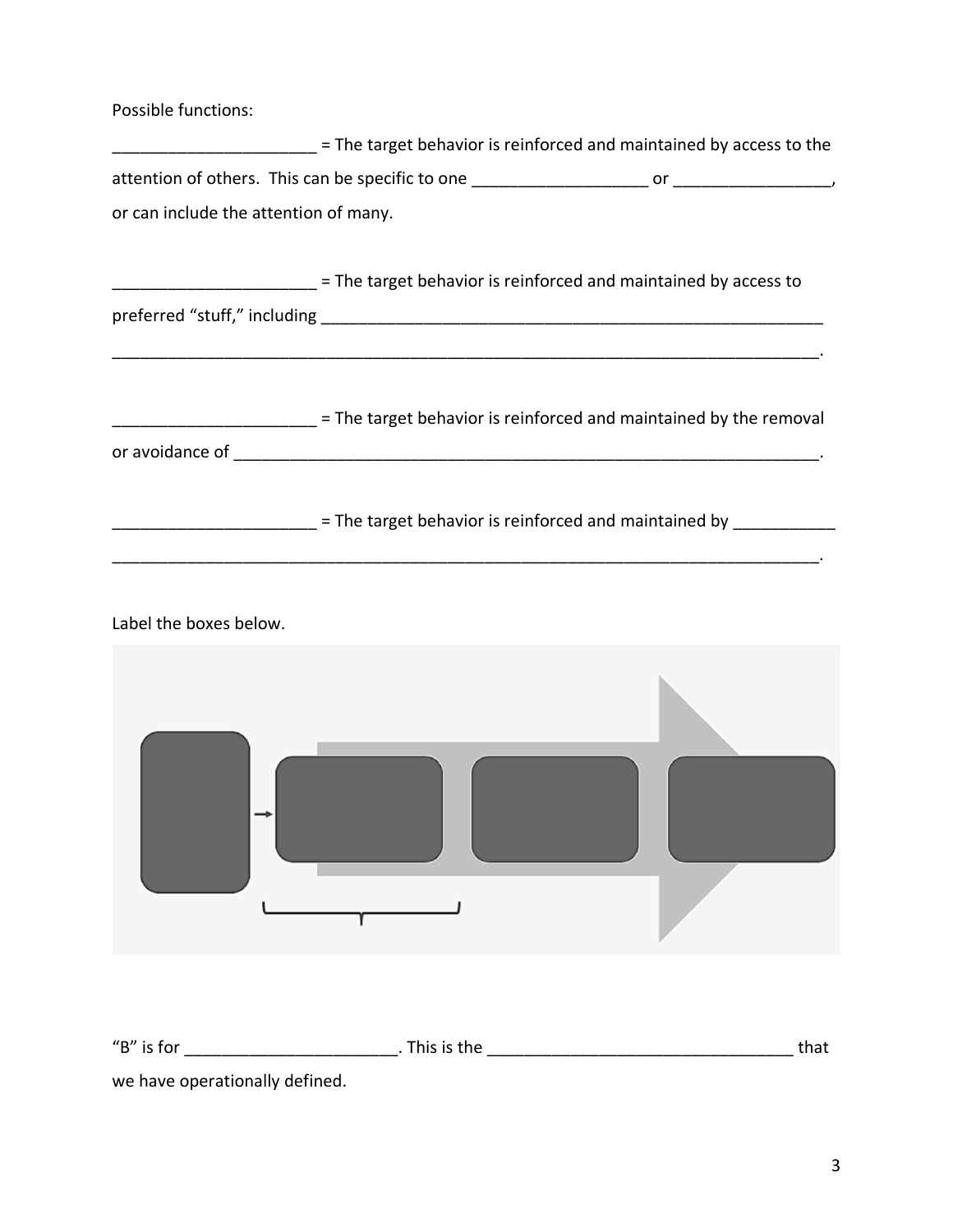|                                                                                                | "A" is for ________________________________. This is what happens (cues, situations, events) im- |  |  |
|------------------------------------------------------------------------------------------------|--------------------------------------------------------------------------------------------------|--|--|
| mediately before the behavior and is sometimes referred to as the _____________________.       |                                                                                                  |  |  |
|                                                                                                |                                                                                                  |  |  |
|                                                                                                |                                                                                                  |  |  |
| behavior by affecting the _________________________________ of a reinforcer.                   |                                                                                                  |  |  |
| Some examples of potential setting events:                                                     |                                                                                                  |  |  |
|                                                                                                |                                                                                                  |  |  |
|                                                                                                |                                                                                                  |  |  |
|                                                                                                |                                                                                                  |  |  |
| _____________________ might make escape/avoidance of instruction more reinforcing.             |                                                                                                  |  |  |
|                                                                                                |                                                                                                  |  |  |
| These also affect the value of a reinforcer.                                                   |                                                                                                  |  |  |
|                                                                                                |                                                                                                  |  |  |
| sequence of the student's target behavior in the context of its environment. It should include |                                                                                                  |  |  |
| the target behavior, antecedents, consequences, and - when relevant -                          |                                                                                                  |  |  |

Thinking of the challenging student behavior you operationally defined above, write a Summary Statement.